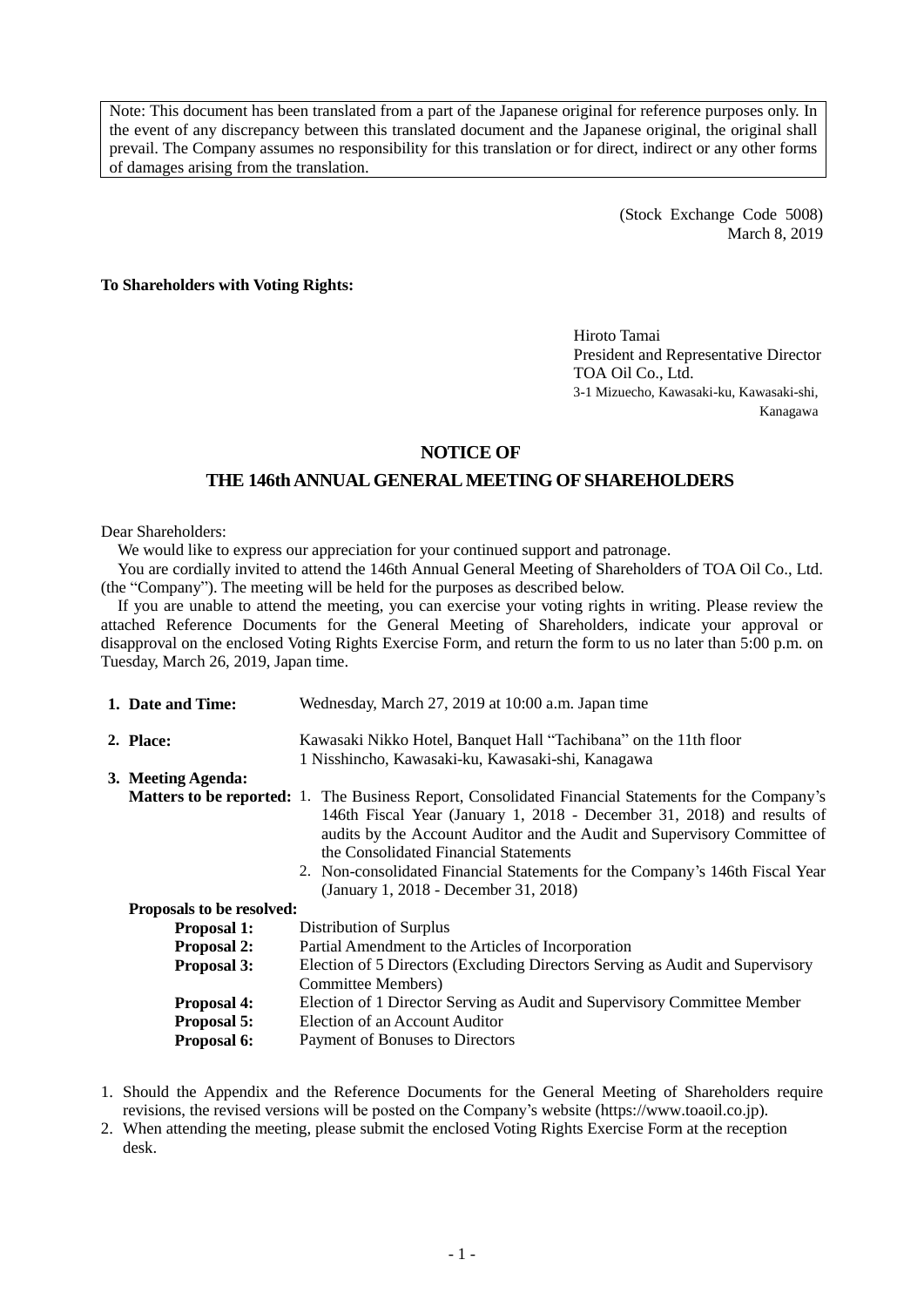# **Reference Documents for the General Meeting of Shareholders**

# **Proposals and References**

# **Proposal 1:** Distribution of Surplus

Although the environment surrounding the Company remains harsh, taking into account the business performance in the fiscal year under review, future business development, and other factors, payment of the year-end dividend for the fiscal year under review is proposed as follows.

- 1. Matters concerning year-end dividend
	- (1) Matters concerning the allotment of dividend property to shareholders and the total amount ¥40 per common stock of the Company Total amount: ¥497,611,120
	- (2) Effective date of distribution of surplus March 28, 2019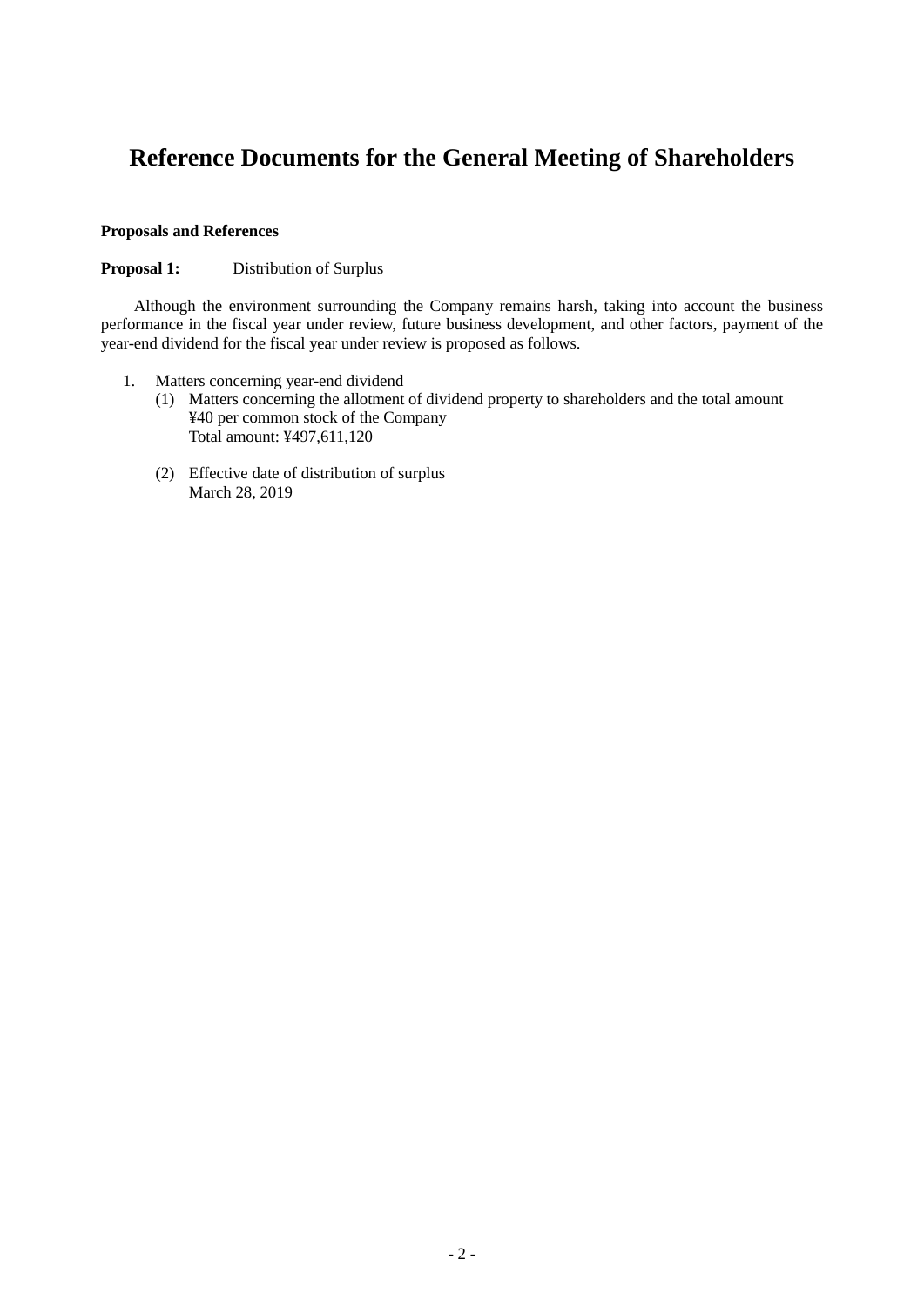# **Proposal 2:** Partial Amendment to the Articles of Incorporation

- 1. Reasons for the proposal
	- (1) The Company will make necessary amendments to Articles 8, 10, 33, 34, and 35 of the current Articles of Incorporation, for the purpose of improving the efficiency of the Company's business including accounting operations through unification of fiscal year-ends with the parent company.
	- (2) The Company will add necessary provisions to Supplementary Provisions as transitional measures associated with the change of the fiscal year.
- 2. Description of the amendment

Description of the amendment is as follows:

|                                                                                                                                                                                                                                                                                                                                               | (Amended parts are underlined.)                                                                                                                                                                                                                                                                                                                        |
|-----------------------------------------------------------------------------------------------------------------------------------------------------------------------------------------------------------------------------------------------------------------------------------------------------------------------------------------------|--------------------------------------------------------------------------------------------------------------------------------------------------------------------------------------------------------------------------------------------------------------------------------------------------------------------------------------------------------|
| Current                                                                                                                                                                                                                                                                                                                                       | Proposed amendment                                                                                                                                                                                                                                                                                                                                     |
| Chapter II. Shares                                                                                                                                                                                                                                                                                                                            | Chapter II. Shares                                                                                                                                                                                                                                                                                                                                     |
| (Record Date)<br>Article 8.<br>The record date for the exercise of<br>voting rights at the Company's Annual<br>General Meeting of Shareholders shall<br>be December 31 each year.                                                                                                                                                             | (Record Date)<br>Article 8.<br>The record date for the exercise of<br>voting rights at the Company's Annual<br>General Meeting of Shareholders shall<br>be March 31 each year.                                                                                                                                                                         |
| Chapter III. General Meeting of Shareholders<br>(Convocation of the General Meeting of<br>Shareholders)<br>Article 10. The<br>Company's Annual<br>General<br>Meeting of Shareholders shall be<br>convened in March of each year, and<br>an Extraordinary General Meeting of<br>Shareholders<br>shall<br>be<br>convened<br>whenever necessary. | Chapter III. General Meeting of Shareholders<br>(Convocation of the General Meeting of<br>Shareholders)<br>Article 10. The<br>Company's Annual<br>General<br>Meeting of Shareholders shall be<br>convened in June of each year, and an<br>General Meeting of<br>Extraordinary<br><b>Shareholders</b><br>shall<br>be<br>convened<br>whenever necessary. |
| Chapter VI. Accounts<br>(Fiscal Year and Accounting Period)<br>Article 33. The Company's fiscal year shall<br>commence on January 1 and end on<br>December 31 of each year, and the last<br>day of the fiscal year shall be the fiscal<br>year end.                                                                                           | Chapter VI. Accounts<br>(Fiscal Year and Accounting Period)<br>Article 33. The Company's fiscal year shall<br>commence on April 1 and end on<br>March 31 of each year, and the last day<br>of the fiscal year shall be the fiscal year<br>end.                                                                                                         |
| (Record Date for the Distribution of Surplus)<br>Article 34. The record date for the Company's<br>distribution of year-end surplus shall<br>be December 31 each year.                                                                                                                                                                         | (Record Date for the Distribution of Surplus)<br>Article 34. The record date for the Company's<br>distribution of year-end surplus shall be<br>March 31 each year.                                                                                                                                                                                     |
| (Record Date for the Interim Dividend)<br>Article 35. The Company may make an interim<br>dividend with a record date of June 30<br>of each year, by a resolution of the<br>Board of Directors.                                                                                                                                                | (Record Date for the Interim Dividend)<br>Article 35. The Company may make an interim<br>dividend with a record date<br>of<br>September 30 of each year, by a<br>resolution of the Board of Directors.                                                                                                                                                 |
| (New)                                                                                                                                                                                                                                                                                                                                         | <b>Supplementary Provisions</b><br>(Transitional Measures Regarding the Record Date<br>Associated with the Change of Fiscal Year)<br>Article 2. The changes in the provisions of<br>Articles 8 and 34 shall become<br>effective on April 1, 2019.                                                                                                      |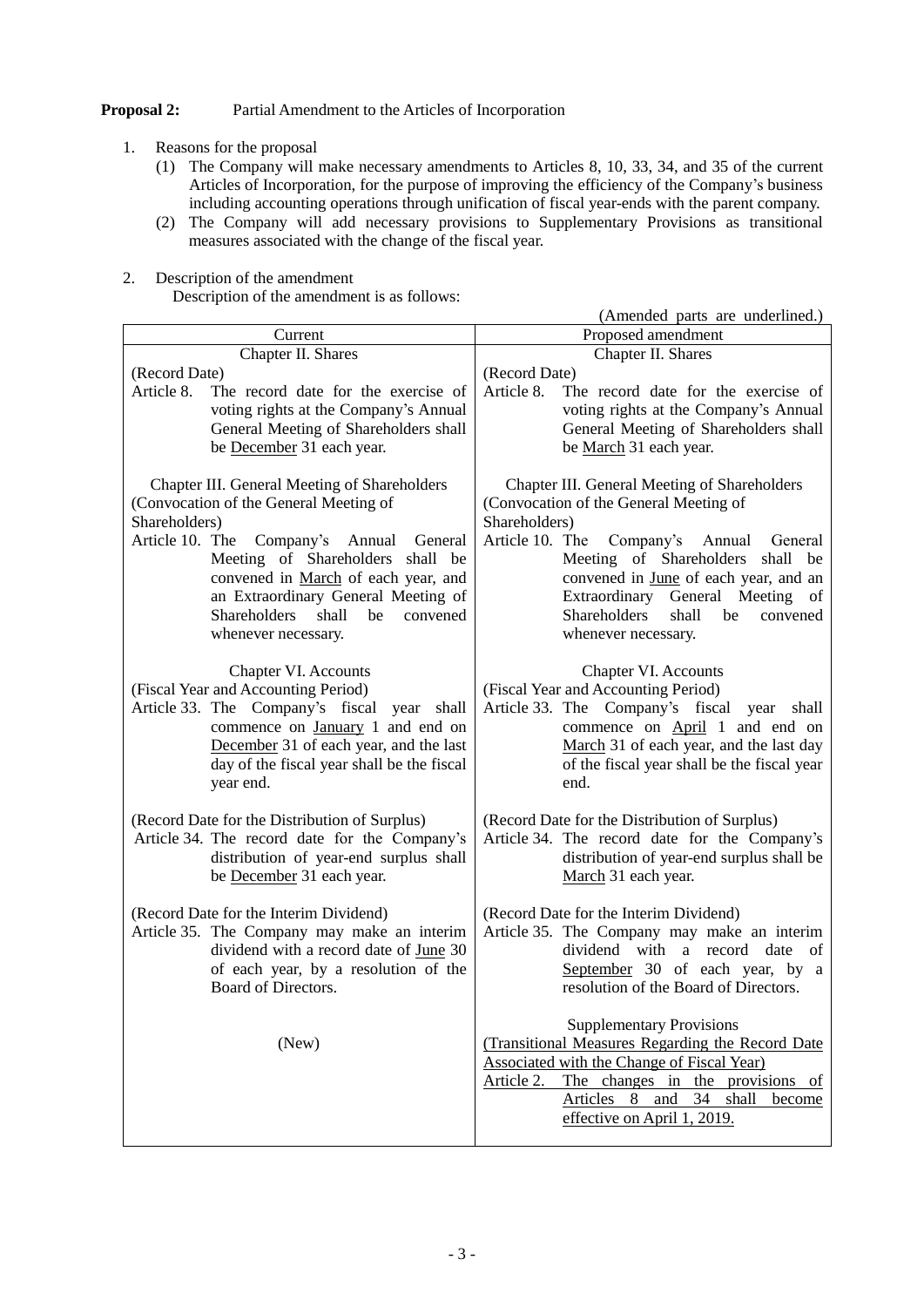| Current | Proposed amendment                                                                                                                                                                                                                                                                                                                                                                                                                                                                                                                                                                                                                                                                                                                                                                                                                                                          |
|---------|-----------------------------------------------------------------------------------------------------------------------------------------------------------------------------------------------------------------------------------------------------------------------------------------------------------------------------------------------------------------------------------------------------------------------------------------------------------------------------------------------------------------------------------------------------------------------------------------------------------------------------------------------------------------------------------------------------------------------------------------------------------------------------------------------------------------------------------------------------------------------------|
| (New)   | (Transitional Measures regarding the Convocation<br>of General Meeting of Shareholders Associated<br>with the Change of Fiscal Year)                                                                                                                                                                                                                                                                                                                                                                                                                                                                                                                                                                                                                                                                                                                                        |
|         | Article 3. The change in the provision of Article<br>10 shall become effective on July 1,<br><u>2019.</u>                                                                                                                                                                                                                                                                                                                                                                                                                                                                                                                                                                                                                                                                                                                                                                   |
| (New)   | (Transitional Measures regarding the Terms of<br>Office of Directors Associated with the Change of<br>Fiscal Year)<br>Notwithstanding<br>Article 4.<br>the<br>provision<br>Οİ<br>Article 18, the terms of office of<br>Directors serving<br>Audit<br>as<br>and<br>Committee<br><b>Supervisory</b><br>Members<br>(including Directors<br>serving<br>as<br>substitute Audit<br>and<br>Supervisory<br>Members)<br>who were<br>Committee<br>elected at the 145th Annual General<br>Meeting<br>of Shareholders<br>held<br>on<br>March<br>2018,<br>27.<br>and<br>Directors<br>(excluding Directors serving as Audit<br>and Supervisory Committee Members)<br>who were elected at the 146th Annual<br>General Meeting<br>of Shareholders<br>held on March 27, 2019 shall be until<br>the conclusion of the Annual General<br>Meeting of Shareholders for the 147th<br>fiscal year. |
| (New)   | (Transitional Measures Associate with the Change<br>of Fiscal Year)<br>Notwithstanding the<br>Article 5<br>provision<br>Οİ<br>Article 33 (Fiscal Year), the 147th<br>fiscal year shall be for 15 months until<br>March 31, 2020.                                                                                                                                                                                                                                                                                                                                                                                                                                                                                                                                                                                                                                            |
| (New)   | (Transitional Measures regarding the Record Date<br><b>Associate with the Change of Fiscal Year)</b><br>Article 6.<br>Notwithstanding<br>the<br>provision<br>of<br>Article 35 (Interim Dividend),<br>the<br>record date of the interim dividend for<br>the 147th fiscal year shall be June 30.                                                                                                                                                                                                                                                                                                                                                                                                                                                                                                                                                                              |
| (New)   | Article 7.<br>The provisions from Article 2 to this<br>Article<br>of<br>the<br>Supplementary<br>Provisions herein shall be deleted after<br>the conclusion of the Annual General<br>Meeting of Shareholders for the 147th<br>fiscal year.                                                                                                                                                                                                                                                                                                                                                                                                                                                                                                                                                                                                                                   |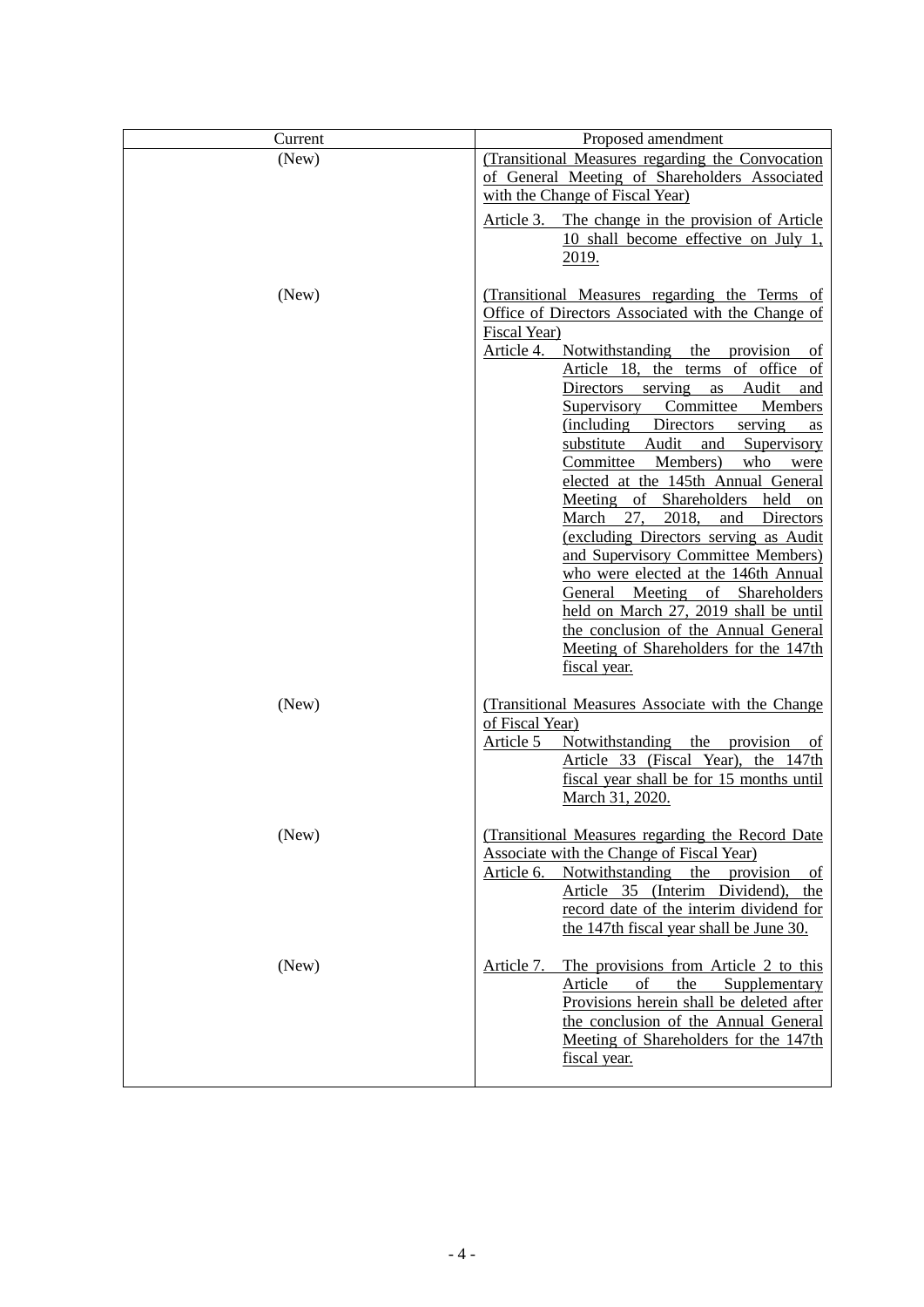### **Proposal 3:** Election of 5 Directors (Excluding Directors Serving as Audit and Supervisory Committee Members)

The terms of office of all 5 Directors (excluding Directors Serving as Audit and Supervisory Committee Members) will expire at the conclusion of this year's Annual General Meeting of Shareholders. Accordingly, the election of 5 Directors is proposed.

The candidates are as follows:

|                | Name                                                                                                                                               |                              |                                                                                                                          | Number of     |  |
|----------------|----------------------------------------------------------------------------------------------------------------------------------------------------|------------------------------|--------------------------------------------------------------------------------------------------------------------------|---------------|--|
| No.            | (Date of birth)                                                                                                                                    |                              | Past experience, positions, responsibilities,                                                                            | shares of the |  |
|                |                                                                                                                                                    |                              | and significant concurrent positions                                                                                     | Company held  |  |
|                | Misao Hamamoto<br>(June 5, 1955)                                                                                                                   | April 1981                   | Joined Showa Oil Co., Ltd.                                                                                               |               |  |
|                |                                                                                                                                                    | October 2003                 | General Manager, Marketing Planning Division, Showa Shell                                                                |               |  |
|                |                                                                                                                                                    |                              | Sekiyu K.K.                                                                                                              |               |  |
|                |                                                                                                                                                    | September 2004               | Niigata Area Manager, Showa Shell Sekiyu K.K.                                                                            |               |  |
|                |                                                                                                                                                    | April 2006                   | Senior Officer & General Manager, Manufacturing                                                                          |               |  |
|                |                                                                                                                                                    |                              | Division, Showa Shell Sekiyu K.K.                                                                                        |               |  |
|                |                                                                                                                                                    | March 2007                   | Executive Officer, Showa Shell Sekiyu K.K.                                                                               | $\mathbf{0}$  |  |
|                |                                                                                                                                                    | March 2011                   | Corporate Executive Officer, Showa Shell Sekiyu K.K.                                                                     |               |  |
| 1              |                                                                                                                                                    | March 2014                   | Full time Audit & Supervisory Board Member, Showa Shell                                                                  |               |  |
|                |                                                                                                                                                    |                              | Sekiyu K.K.                                                                                                              |               |  |
|                |                                                                                                                                                    | March 2016                   | Executive Officer, Energy Solution Business COO, Showa Shell                                                             |               |  |
|                |                                                                                                                                                    |                              | Sekiyu K.K.                                                                                                              |               |  |
|                |                                                                                                                                                    | March 2018                   | Senior Executive Officer, Energy Solution Business COO,                                                                  |               |  |
|                |                                                                                                                                                    |                              | Showa Shell Sekiyu K.K. (to present)                                                                                     |               |  |
|                | [Reason for nomination]                                                                                                                            |                              |                                                                                                                          |               |  |
|                |                                                                                                                                                    |                              | The Company believes that Mr. Misao Hamamoto is capable of performing his duties as Director of the Company in an        |               |  |
|                |                                                                                                                                                    |                              | appropriate manner from a practical perspective, based on his extensive experience including service as Senior Executive |               |  |
|                |                                                                                                                                                    |                              | Officer, Energy Solution Business COO, etc. of Showa Shell Sekiyu K. K.<br>Joined Showa Oil Co., Ltd.                    |               |  |
|                |                                                                                                                                                    | April 1981<br>June 2002      | Tokyo Area Service Manager, Showa Shell Sekiyu K.K.                                                                      |               |  |
|                |                                                                                                                                                    |                              | Tohoku Area Manager, Showa Shell Sekiyu K.K.                                                                             |               |  |
|                | Kaoru Shiraki                                                                                                                                      | April 2005<br>September 2007 | Kanto Area Manager, Showa Shell Sekiyu K.K.                                                                              | 6,800         |  |
|                | (March 24, 1958)                                                                                                                                   | March 2009                   | Executive Officer, Showa Shell Sekiyu K.K.                                                                               |               |  |
|                |                                                                                                                                                    | March 2011                   | Director of the Company                                                                                                  |               |  |
| $\overline{2}$ |                                                                                                                                                    | March 2016                   | Managing Director (to present)                                                                                           |               |  |
|                |                                                                                                                                                    |                              |                                                                                                                          |               |  |
|                | [Reason for nomination]<br>The Company believes that Mr. Kaoru Shiraki is capable of continuously performing his duties as Director of the Company |                              |                                                                                                                          |               |  |
|                | in an appropriate manner, based on his extensive business experience including services such as supervising personnel                              |                              |                                                                                                                          |               |  |
|                | affairs, management planning, and accounting and finance divisions at the Company's headquarters as well as knowledge                              |                              |                                                                                                                          |               |  |
|                | of overall management.                                                                                                                             |                              |                                                                                                                          |               |  |
|                |                                                                                                                                                    | April 1984                   | Joined Showa Oil Co., Ltd.                                                                                               |               |  |
|                | Akihiko Hashi<br>(December 14, 1960)                                                                                                               | April 2003                   | Manager, Oil Distribution Section, Logistics Business                                                                    |               |  |
|                |                                                                                                                                                    |                              | Division, Showa Shell Sekiyu K.K.                                                                                        |               |  |
|                |                                                                                                                                                    | April 2009                   | Deputy General Manager, Manufacturing Management                                                                         | 2,200         |  |
|                |                                                                                                                                                    |                              | Division, Keihin Refinery of the Company                                                                                 |               |  |
| 3              |                                                                                                                                                    | October 2011                 | General Manager, Administrative Division, Keihin Refinery                                                                |               |  |
|                |                                                                                                                                                    | March 2016                   | Director (to present)                                                                                                    |               |  |
|                | [Reason for nomination]                                                                                                                            |                              |                                                                                                                          |               |  |
|                |                                                                                                                                                    |                              | The Company believes that Mr. Akihiko Hashi is capable of continuously performing his duties as Director of the          |               |  |
|                | Company in an appropriate manner, based on his extensive business experience including service as Manager of Keihin                                |                              |                                                                                                                          |               |  |
|                | Refinery of the Company as well as high level of expertise.                                                                                        |                              |                                                                                                                          |               |  |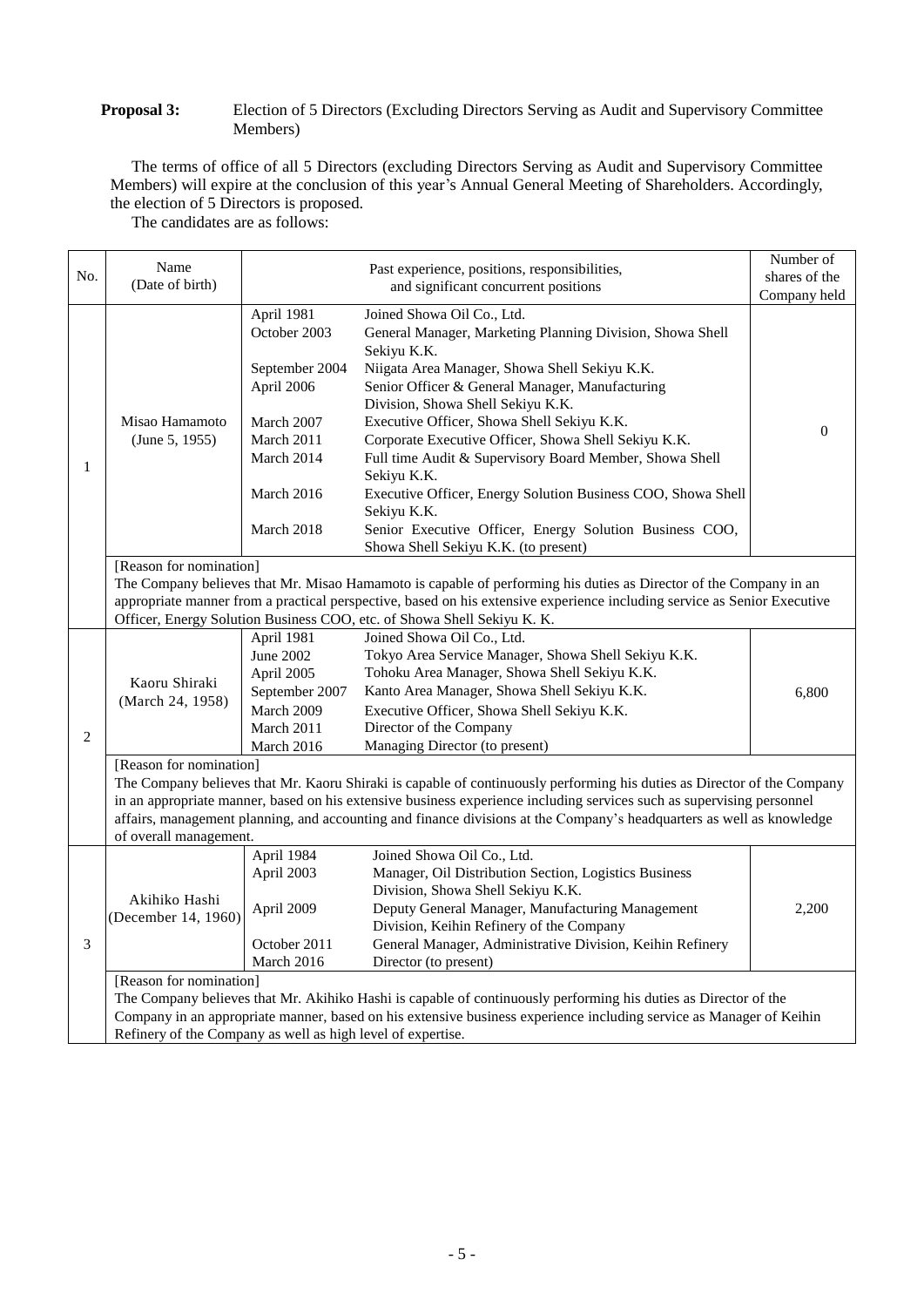| No. | Name<br>(Date of birth)                                                                                            |                | Past experience, positions, responsibilities,<br>and significant concurrent positions                                | Number of<br>shares of the |  |
|-----|--------------------------------------------------------------------------------------------------------------------|----------------|----------------------------------------------------------------------------------------------------------------------|----------------------------|--|
|     |                                                                                                                    | April 1992     | Joined the Company                                                                                                   | Company held               |  |
|     | Yasuyuki Shishido<br>(January 23, 1967)                                                                            | January 2008   | Manager, Manufacturing Planning Section, Manufacturing                                                               |                            |  |
|     |                                                                                                                    |                | Management Division, Keihin Refinery                                                                                 | $\Omega$                   |  |
|     |                                                                                                                    | September 2009 | General Manager, Management Planning Office                                                                          |                            |  |
|     |                                                                                                                    | March 2016     | General Manager, Management Planning Office and General                                                              |                            |  |
| 4   |                                                                                                                    |                | Manager, Accounting and Finance Division (to present)                                                                |                            |  |
|     | [Reason for nomination]                                                                                            |                |                                                                                                                      |                            |  |
|     |                                                                                                                    |                | The Company believes that Mr. Yasuyuki Shishido is capable of performing his duties as Director of the Company in an |                            |  |
|     | appropriate manner, based on his extensive business experience including services as General Manager of Management |                |                                                                                                                      |                            |  |
|     |                                                                                                                    |                | Planning Office and General Manager of Accounting and Finance Division of the Company as well as knowledge of        |                            |  |
|     | overall management.                                                                                                |                |                                                                                                                      |                            |  |
|     | Yoshihiko Ota<br>(July 3, 1967)                                                                                    | April 1992     | Joined Showa Shell Sekiyu K.K.                                                                                       |                            |  |
|     |                                                                                                                    | September 2011 | Manager, Planning Section, Manufacturing Division, Showa<br>Shell Sekiyu K.K.                                        |                            |  |
|     |                                                                                                                    | December 2015  | Subleader, Integration Preparation Office, Showa Shell Sekiyu<br>K.K.                                                | $\theta$                   |  |
| 5   |                                                                                                                    | April 2016     | Deputy General Manager in charge of Integration Preparation<br>Office, Showa Shell Sekiyu K.K.                       |                            |  |
|     |                                                                                                                    | April 2017     | General Manager, Manufacturing Division, Showa Shell Sekiyu<br>K.K. (to present)                                     |                            |  |
|     | [Reason for nomination]                                                                                            |                |                                                                                                                      |                            |  |
|     |                                                                                                                    |                | The Company believes that Mr. Yoshihiko Ota is capable of performing his duties as Director of the Company in an     |                            |  |
|     |                                                                                                                    |                | appropriate manner, based on his extensive business experience including service as General Manager of Manufacturing |                            |  |
|     | Division of Showa Shell Sekiyu K.K. as well as high level of expertise.                                            |                |                                                                                                                      |                            |  |

(Notes)

1. There are no special interests between each candidate and the Company.

- 2. The positions and responsibilities at the Company of each candidate who is currently serving as Director of the Company are as described in "4. (1) Names, etc. of Directors" of the Business Report (available in Japanese only).
- 3. The positions and responsibilities of each candidate as executive personnel for the past five years at Showa Shell Sekiyu K.K., the current parent company of the Company, are as described in "Past experience, positions, responsibilities, and significant concurrent positions."
- 4. In the event that Mr. Yoshihiko Ota is elected as Director, the Company will enter into an agreement with him, in accordance with Article 427, Paragraph 1 of the Companies Act to limit his liability pursuant to Article 423, Paragraph 1 of the same Act. The maximum amount of liability pursuant to the agreement is the amount stipulated by laws and regulations.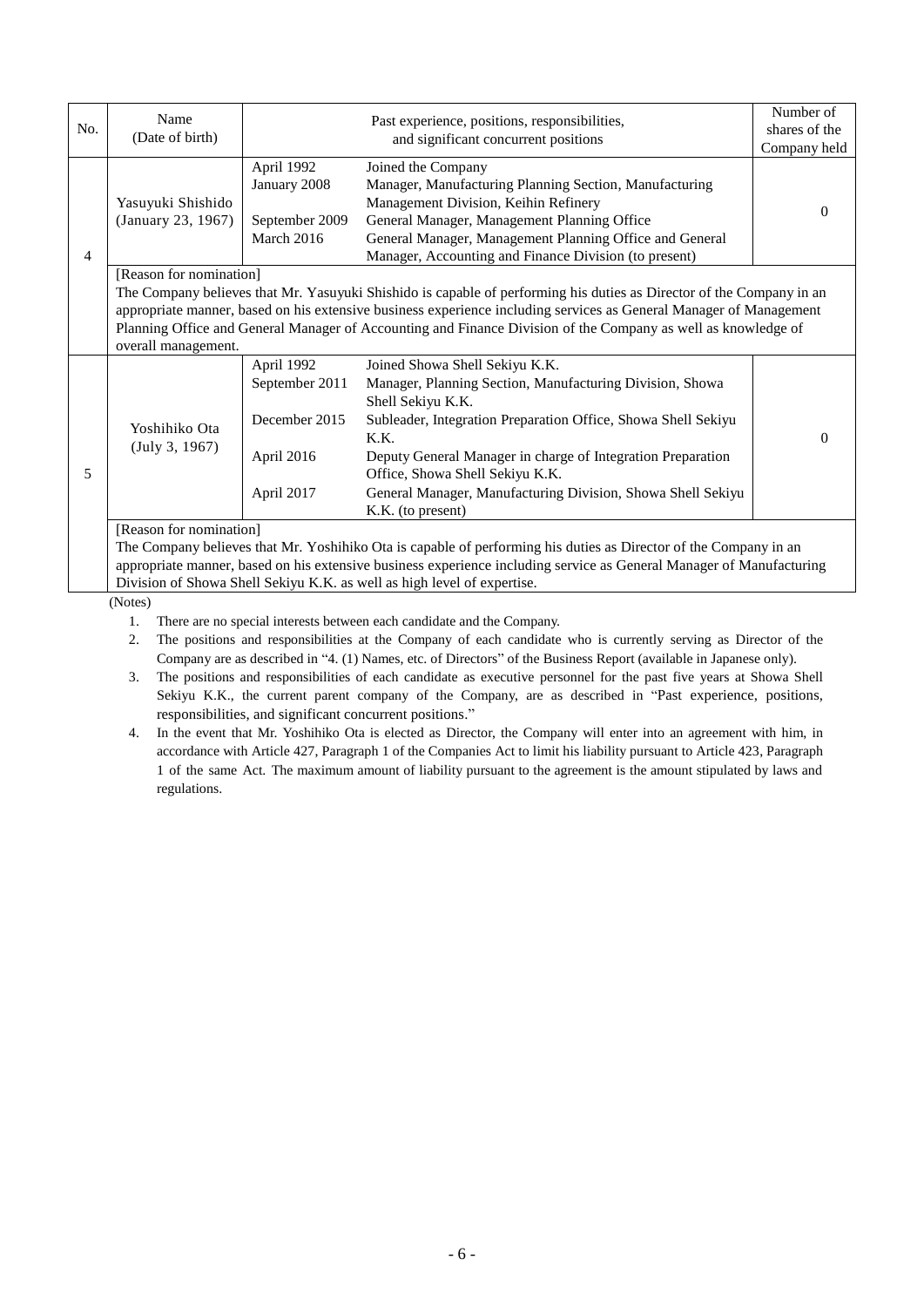# **Proposal 4:** Election of 1 Director Serving as Audit and Supervisory Committee Member

In order to further enhance its governance structure, the Company intends to increase the number of Directors serving as Audit and Supervisory Committee Members by 1 person. Accordingly, the election of 1 Director serving as Audit and Supervisory Committee Member is proposed.

The Audit and Supervisory Committee has previously given its consent to this proposal. The candidate is as follows:

| Name<br>(Date of birth) | Past experience, positions, responsibilities<br>and significant concurrent positions |                                                                         | Number of<br>shares of the<br>Company held |
|-------------------------|--------------------------------------------------------------------------------------|-------------------------------------------------------------------------|--------------------------------------------|
|                         | April 1976                                                                           | Joined Tohmatsu Awoki & Co. (currently Deloitte Touche<br>Tohmatsu LLC) |                                            |
|                         | June 1990                                                                            | Partner, Tohmatsu & Co.                                                 | $\theta$                                   |
| Keiichi Kubo            | June 2007                                                                            | Member of Management Meeting, Tohmatsu & Co.                            |                                            |
| (November 13, 1953)     | April 2009                                                                           | President, Deloitte Tohmatsu Risk Services Co., Ltd.                    |                                            |
|                         | April 2012                                                                           | Visiting Professor, Chuo Graduate School of International               |                                            |
|                         |                                                                                      | Accounting, Chuo University                                             |                                            |
|                         | January 2015                                                                         | Established Keiichi Kubo CPA Office (to present)                        |                                            |

[Reason for nomination]

Mr. Keiichi Kubo possesses a high level of skill and insight regarding finance and accounting as a certified public accountant as well as extensive business experience in consulting, etc. Therefore, the Company believes that he is capable of performing his duties as Outside Director serving as Audit and Supervisory Committee Member of the Company in an appropriate manner.

(Notes)

- 1. There are no special interests between the candidate and the Company.
- 2. Mr. Keiichi Kubo, the candidate for Director serving as Audit and Supervisory Committee Member, is the candidate for outside director as stipulated in Article 2, Paragraph 3, Item 8 of the Regulation for Enforcement of the Companies Act.
- 3. The Company will enter into an agreement with Mr. Keiichi Kubo, the candidate for Director serving as Audit and Supervisory Committee Member, in accordance with Article 427, Paragraph 1 of the Companies Act to limit his liability pursuant to Article 423, Paragraph 1 of the same Act. The maximum amount of liability pursuant to the agreement is the amount stipulated by laws and regulations.